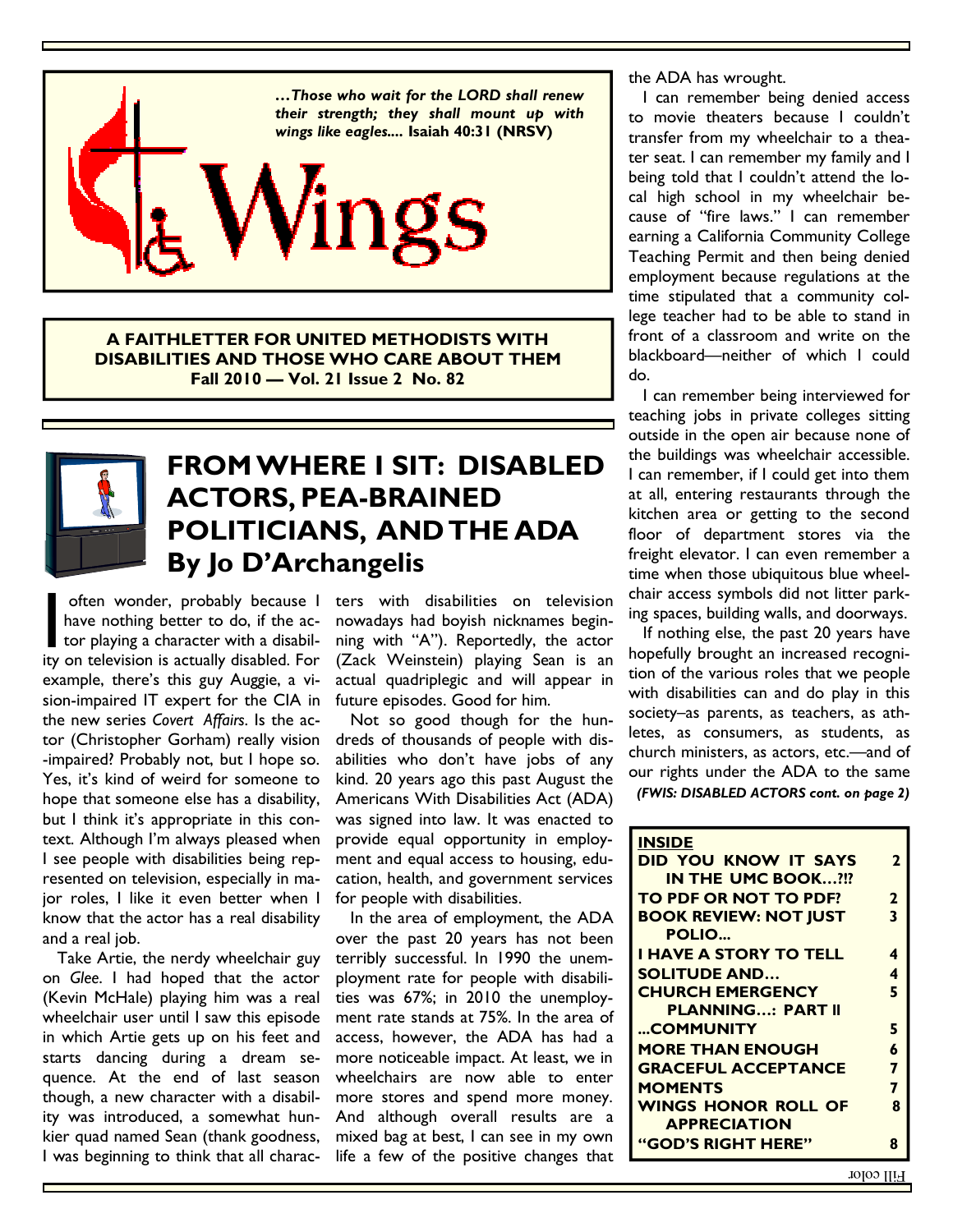### **Wings Fall 2010 Page 2**

opportunities and access that non-disabled people have. And, unlike what a particularly peabrained politician running for public office (and there've been a bunch of them lately) maintained in a radio interview last spring, the ADA only requires that "reasonable accommodations" be made; it does not require a business to install an elevator and completely remodel a second floor if constructing a ramp to an already existing office on the first floor does the job of making it possible for an employee in a wheelchair to do his/her job.

Now that we've settled that, back to

*(FWIS: DISABLED ACTORS cont. from p. 1)* my little TV game. Hugh Laurie, the actor who brilliantly portrays the brilliant but highly obnoxious Dr. House on *House*—is he or isn't he? Nah, Laurie doesn't have a bum leg or walk with a cane in "real life." Hey, how about Robert David Hall who has played the coroner on *CSI: Crime Scene Investigation* for the past 10 years? Definitely yes—Hall wears prostheses on both legs and, from what I understand, is an outspoken advocate for people with disabilities.

> And as for that actor who plays the vision-impaired guy on *Covert Affairs*? I just saw him in a rerun of *Ugly Betty*, with no vision impairment. Oh well….



**A** non-official quarterly newsletter for United Methodists with disabling conditions and all others interested in the issues of disability, accessibility, and the church

#### **FOUNDER/EDITOR COMPUTER LAYOUT/GRAPHIC DESIGN**  Jo D'Archangelis

**CORRESPONDENCE** Send all correspondence—including feedback, original writings, items from other sources, and changes of address—to Jo D'Archangelis, Editor; mailing address: 592 Ammunition Road, Apt. 1, Fallbrook, CA 92028-3191; phone/fax: 760-723-2668 (please call before faxing); e-mail: jdarchangelis@ roadrunner.com.

**E-WINGS** Two electronic versions of *Wings* are available for those who are visionimpaired and have computer "reading" devices, those who have difficulty handling paper and print publications, those who live outside the United States and its possessions, and/or those who just prefer computer viewing: (1.) A document version in partially formatted text without graphics available to those able to open attached files in Microsoft Word Document 97-2003 or higher (this version seems to work best for those who use computer "reading" devices), and (2.) A full newsletterformatted version with color graphics available to those able to open attached files in PDF format with Adobe Reader 6.0 or higher software (Adobe Reader software is easily downloaded from Adobe.com without charge). E-mail Jo D'Archangelis at jdarchangelis@roadrunner.com to request one, or both, of these versions.

**WINGS ON THE WEB** Selected back issues of *Wings* in PDF format plus information about the newsletter and its founder/editor may be found at the website of the United Methodist Association Of Ministers With Disabilities (UMAMD), www.umdisabledministers.org/wings000.html.

**DONATIONS** *Wings* is an all-volunteer undertaking, but financial assistance is needed for printing and mailing costs as well as for the purchase and maintenance of the computer equipment used by the editor. Most of our funding comes from reader donations. There are no subscription fees. If you think *Wings* is worth it, please make out a check or money order payable to "Fallbrook United Methodist Church" (or "FUMC"), mark it "Wings," and mail it to Fallbrook United Methodist Church; church address: 1844 Winterhaven Road, Fallbrook, CA 92028; phone: 760-728-1472; fax: 760-728-7433; e-mail: FUMC1887@sbcglobal.net.



## **DID YOU KNOW IT SAYS IN THE UMC BOOK OF DISCIPLINE…?!?**

#### **[Local Church] Board of Trustees' Powers and Limitations**

6. The board of trustees, in cooperation with the health and welfare ministries representative, shall conduct or cause to be conducted an annual accessibility audit of their buildings, grounds, and facilities to discover and identify what physical, architectural, and communication barriers exist that impede the full participation of persons with disabilities and shall make plans and determine priorities of the elimination of all such barriers. The Accessibility Audit for churches shall be used in filling out the annual church and/or charge conference reports.

> **From** *Book of Discipline of the United Methodist Church 2000***, ¶2532.**

# **TO PDF OR NOT TO PDF?**

I f you are a computer user who receives the paper and print version of Wings in the mail, would you consider receiving it as an email attachment ceives the paper and print version of *Wings* in the mail, would you conin PDF format instead? This would help to cut down on printing and mailing costs and thereby make the newsletter available to everyone who wants to read it for some time to come (or at least for as long as the editor is willing and able to put it together!). We understand that some computer users will still prefer the paper and print version and that is fine. But if the electronic version is okay with you, email your request to jdarchangelis@roadrunner.com and include your full name and snail-mail address so that we can easily remove you from one list and put you on the other. Thanks so much.

—Jo D'Archangelis, Editor of *Wings*—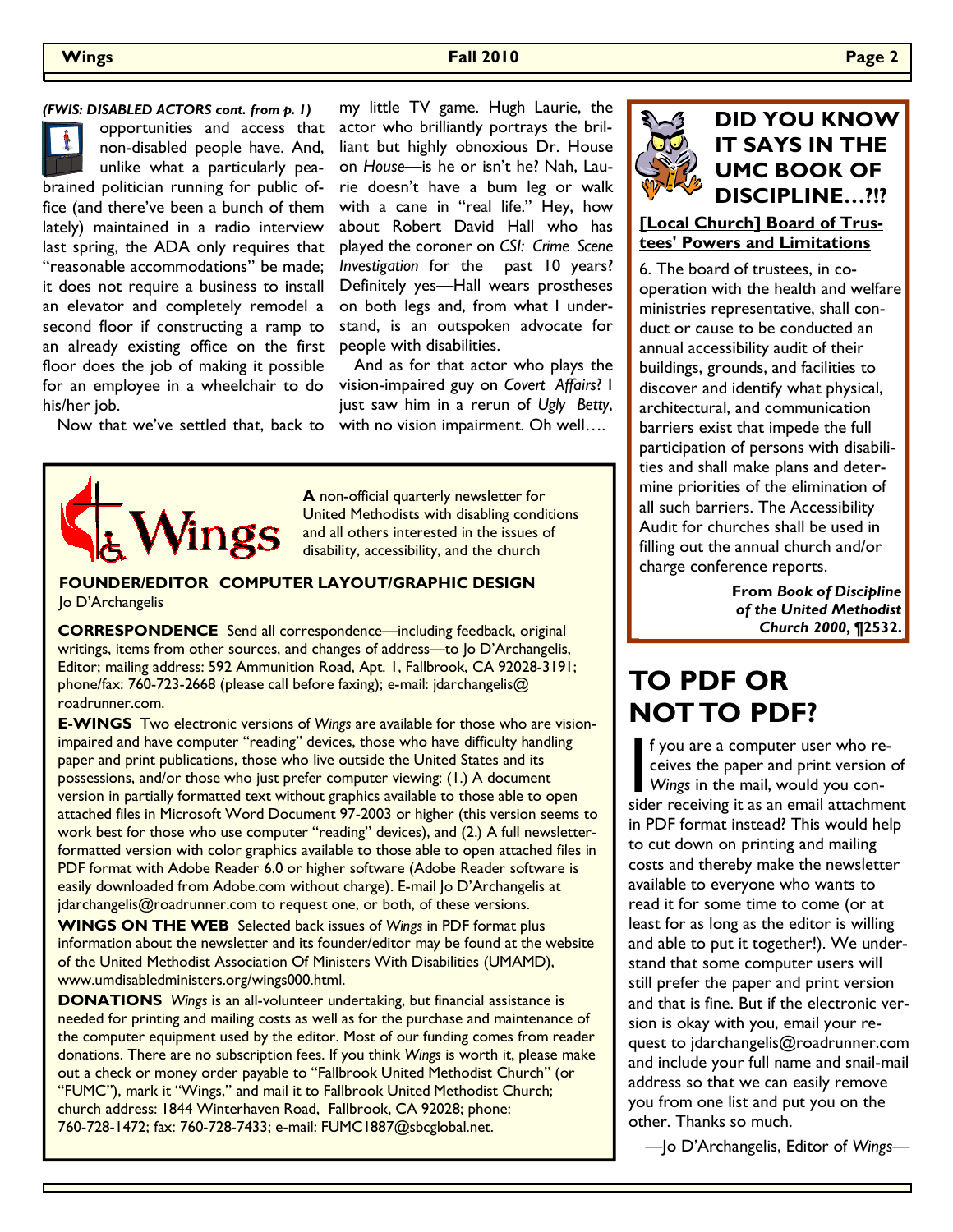

# **Book Review NOT JUST POLIO: MY LIFE STORY BY RICHARD DAGGETT**

Fichard Daggett's new autobiography recounts his remarkably full and enjoyable life as a 60-year resident of Downey (Calif.) and a paphy recounts his remarkably full and enjoyable life as a 60-year tient of Rancho Los Amigos National Rehabilitation Center.

*Not Just Polio: My Life Story* vividly and honestly discusses how Daggett overcame a devastating illness to become a world-renowned advocate and resource for individuals with disabilities….

 Daggett's book has much to tell.…He grew up in a great community with three siblings and parents who loved him. He was passionate about his piano lessons, playing the saxophone in his junior high school band, and singing in the mixed glee club. He also enjoyed sports, especially roller skating, bicycling and golf. His family traveled to wonderful places such as Zion, Bryce, and Yellowstone National Parks….In every way, he seemed to have the All-American life.

 But on July 17, 1953, Daggett awakened with a stiff neck and back. He was quickly sent to Los Angeles County General Hospital. Three weeks later he entered Rancho Los Amigos National Rehabilitation Center in a tank respirator (commonly known as an iron lung) as a polio patient. He couldn't move, but otherwise felt healthy.…

 "Richard's autobiography presents a clear and comprehensive view of his experience with polio," said legendary Rancho physician Jacquelin Perry, MD, in the foreword to the book. "Every episode he reviews is stimulating and told with candor."

 Daggett spent two years at Rancho to recover enough independent breathing and leg strength sufficient for walking with braces. But his severe scoliosis caused by polio showed no significant gains. So Dr. Perry and Dr. Vernon Nickel successfully stabilized his spine with a revolutionary spinal fusion procedure that allowed him to sit and stand erect.

 "The vision and determination which became evident during this long challenge, were, without a doubt, significant elements which enhanced Richard's effectiveness as an advocate to improve the welfare, comfort and safety of the severely disabled patients who lacked adequate resources," Dr. Perry said.

 Dr. Perry has treated Daggett for more than 50 years. Today, the scourge of Post-Polio syndrome affects many of the world's 5 million polio survivors. Daggett and Dr. Perry continue to make a difference for those who have battled polio over all these years.…

 The late effects of polio have forced Daggett into a wheelchair, but this has only served to inspire him to increase his activities. He was elected President of the Polio Survivors Association in 1980 and has held that position for 30 years. He has also served on the Board of Directors of The Amigos Fund board for three decades and is a member of the Board of Directors of the Rancho Los Amigos Foundation.

 The book highlights Daggett's life of service to the disabled community. "As President of the Polio Survivors Association and President of Rancho's Amigos Fund, Richard is a role model and a lifesaver to countless individuals," said former Rancho Director of Social Work Greg Thompson. "People come to him in crisis, and with his knowledge of polio, the benefits system, and special caregiver programs, he is able not only to solve problems, but to instill hope. When you look at what he's done for polio survivors, it's amazing."

 Daggett's book has been very wellreceived. One reviewer said, "It's wonderful, and of course the photos are priceless. A tribute to Richard's parents, a paean to Rancho Los Amigos, a history of Los Angeles and Southern California in the '50s and '60s, an honest discussion of sexuality, a first-rate description of a tracheotomy and spinal fusion, and how he kept his head through it all."

 Another reviewer said, "It is a good read. It is nostalgic for those of us who are old enough to remember the 1950s and great for those who enjoy reading about recent history. The author recalls the events of his life clearly and with absolute candor."

 Daggett has given nearly 10,000 volunteer hours to Rancho Los Amigos, making him one of the top volunteers in the 122-year history of the hospital. "He was Volunteer of the Year for Rancho in 1988, but as far as I'm concerned, he could be Volunteer of the Year every year," said Rancho's Director of Volunteer Services D Tomlinson. In 2006, Rancho awarded *(NOT JUST POLIO continued on page 4)* 

**Proceeds from the sale of** *Not Just Polio: My Life Story* **will be divided between The Amigos Fund of the Rancho Los Amigos National Rehabilitation Center and the Polio Survivors Association. Publishing Information: ISBN: 978-1-4401-9815-1 (softcover) ISBN: 978-1-4401-9816-8 (ebook) ISBN: 978-1-4401-9817-5 (hardcover) Publisher: iUniverse, 1663 Liberty Drive, Bloomington, IN 47403; www.iuniverse.com; 1-800-Authors (1-800-288-4677). Books may be ordered from iUniverse, through booksellers, from amazon.com, from barnesandnoble.com, or directly from the author at richarddaggett@ca.rr.com.**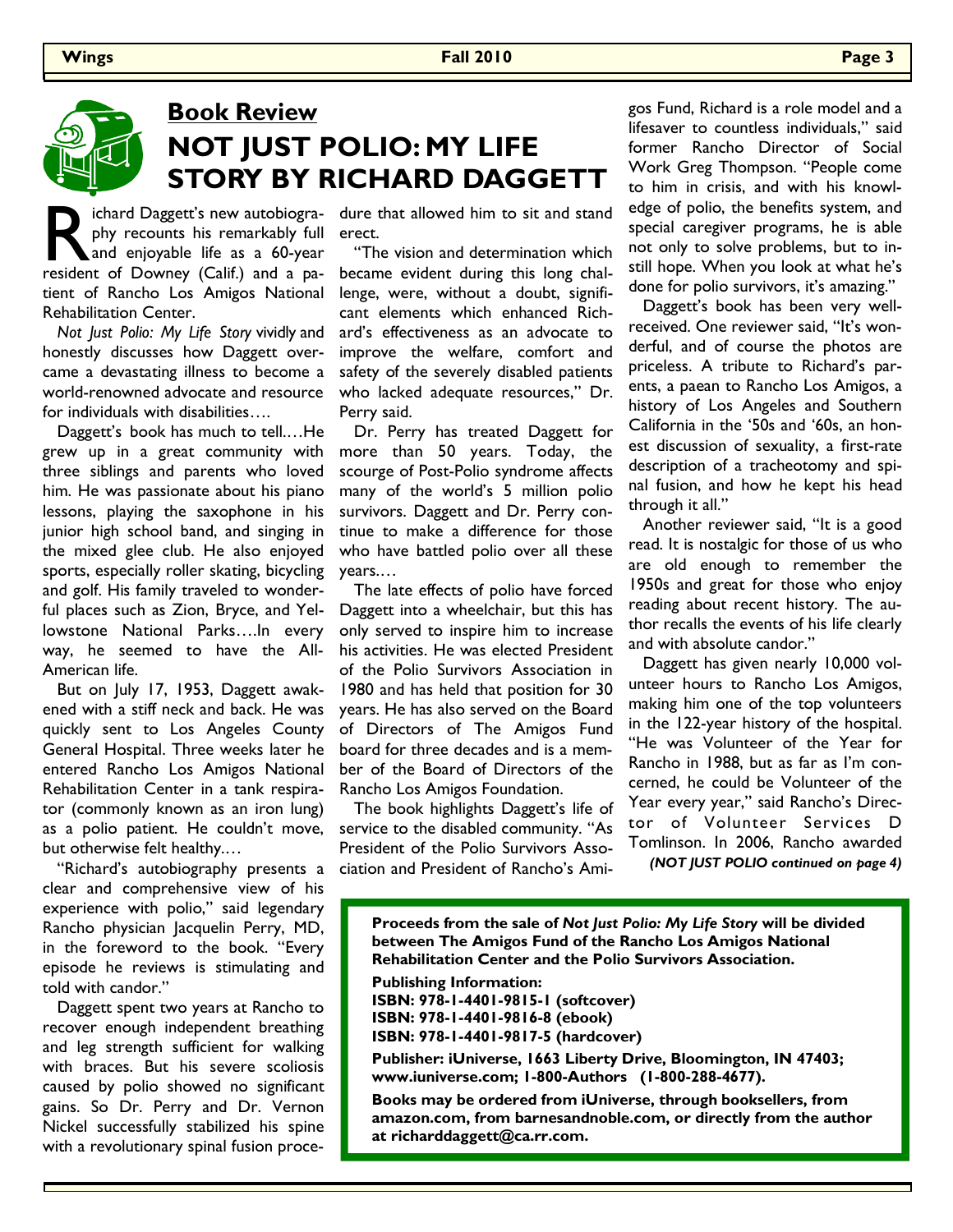### **Wings Fall 2010 Page 4**

*(NOT JUST POLIO continued from p. 3)* 



Daggett its highest honor, The Amistad Award. In addition to his work at

Rancho and in his volunteer organizations, Daggett is an active journalist who has written extensively on disability and the human condition. … [and] has authored several pieces of legislation benefiting those with severe disability. "He learned from his parents how to overcome barriers caused by his disabling condition, and he continues to overcome every barrier he encounters to be a powerful advocate for other individuals with disabling illnesses and injuries," said Rancho Chief Executive Officer Jorge Orozco.

 Daggett is a longtime member of the United Methodist Church in Downey, where he is a lay speaker. He is also a member of the Downey Coordinating Council. A brilliant landscape photographer, he serves as an instructor in the Don Knabe Pediatric Photography program at Rancho.…

 "I just think we're put on this earth to help one another," Daggett said. "If I can help improve the life of even one person, then I'm enriched also…and I think that's what we're here for."

> **Abridged and adapted from**  *The Downey Patriot***, June 17, 2010 (Vol. 9, Issue 9), ©thedowneypatriot.com 2010.**

**I HAVE A STORY TO TELL By Richard Daggett** 

**(The following is an excerpt from Daggett's new autobiography,** *More Than Polio: My Life Story***.)** 

string.

I 've also talked with polio survivors,<br>and others with disabling condi-<br>tions, who are having a really tough<br>time. They sometimes ask. "Why me?" and others with disabling conditions, who are having a really tough time. They sometimes ask, "Why me?"

I think to myself, "Why not you? What makes you so special that you are immune from life's problems?" Of course I don't actually say this to them. Well,

**Many people say they talk to God in their prayers… I believe the most effective prayers are when we let God talk to us.** 

 I remember a play I saw in the early years of public television. It was called "Steam

Bath," and the steam bath attendant was supposed to be God. Every few

sometimes I do. It depends on the per-minutes he would walk to the corner of son and the circumstances.

 I don't believe that "Why me?" has any point. We know that bad things happen sometimes, but it isn't because we did something to deserve it. If a brick falls off a building, and you are underneath it when it falls, you will be hit on the head. God didn't put you in that spot and God didn't drop the brick. Yes, God made all of creation, including gravity, but the God I know doesn't push bricks off buildings.

 If you visit someone with a communicable disease you run the risk of contracting that disease, whether you are a physician or a crook. I have a strong belief in God, but not an anthropomorphic God who looks like an old

## **SOLITUDE AND…**

I olitude is the garden for our hearts, which yearn for love. It is the place where our aloneness can bear fruit. It is the home for our restless bodies and anxious minds. Solitude, whether it is connected with a physical space or not, is essential for our spiritual lives. It is not an easy place to be, since we are so insecure and fearful that we are easily distracted by whatever promises immediate satisfaction. Solitude is not immediately satisfying, because in solitude we meet our demons, our addictions, our feelings of lust and anger, and our immense need for recognition and approval. But if we do not run away, we will meet there also the One who says, "Do not be afraid. I am with you, and I will guide you through the valley of darkness."

**— Henri Nouwen —** 

the room and start pulling levers on a giant console. He would say something like, "There's a black Buick going down Highway 9. I think I'll make it miss the curve and go over a cliff." It was an interesting play, but it was bad theology.

man sitting on a throne. I can't believe in a God who manipulates peoples' lives and events as if we were puppets on a

 If God doesn't micromanage everything that happens, does prayer do any good? My answer is both yes and no. One person, or ten people, or ten thousand people praying for the flood to recede, the earth to stop shaking, or a plague to end will have little effect. But, if these same people are inspired by their prayers to act, then prayer will have worked. They can find ways to prevent, or at least alleviate disasters, and relieve the suffering they cause. Prayer changes people, not things.

 Many people say they talk to God in their prayers. This is fine, but I believe the most effective prayers are when we let God talk to us. I believe prayer is a way that we can allow that "still small voice" within us all to speak. It can calm our fears. It can help us put things in perspective. And it can inspire us to action. In addition, knowing that others are praying for us, or with us, gives us a sense of belonging to something that is greater than ourselves.

 I believe in a God who is with us at all *(STORY continued on page 5)*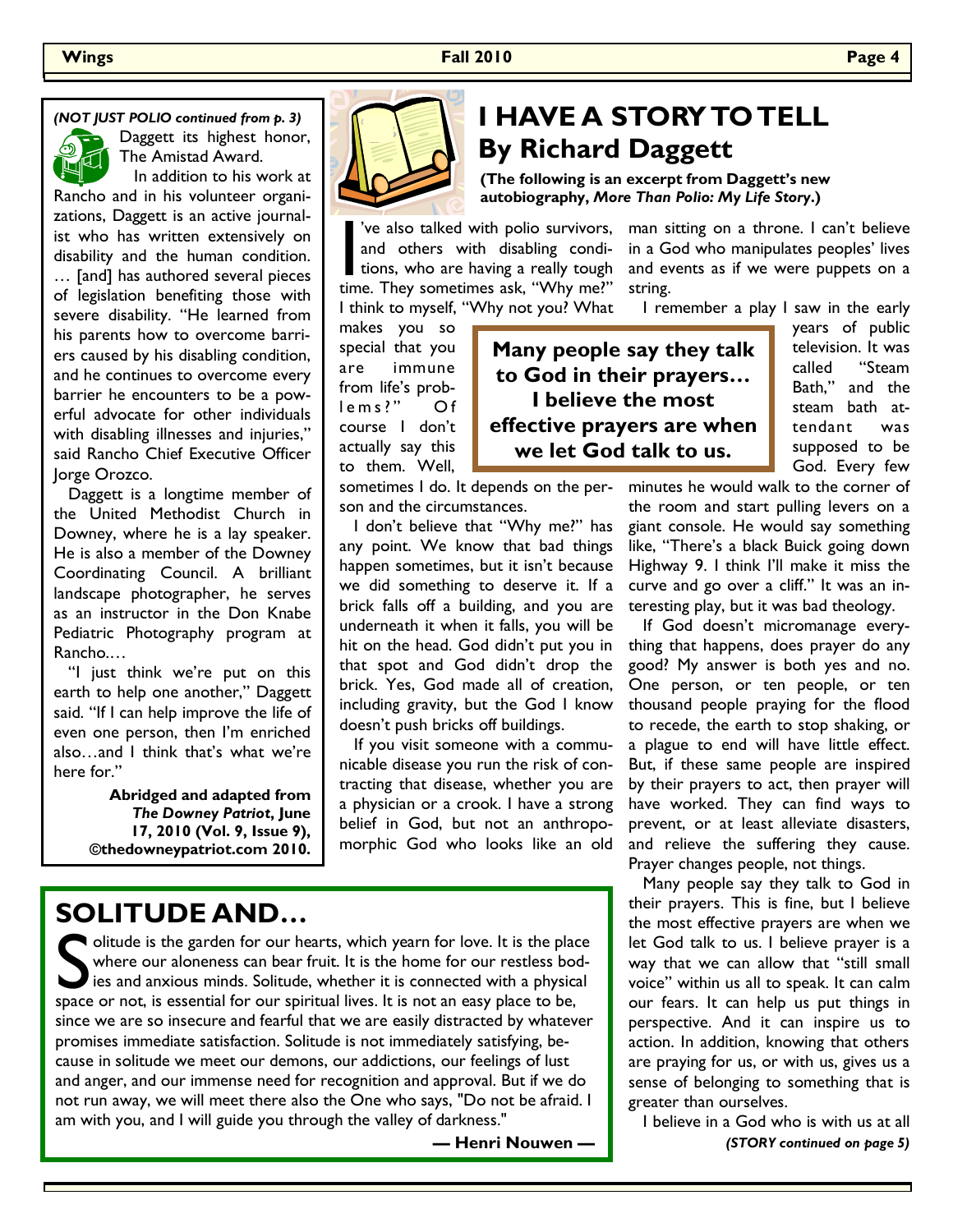*(STORY continued from page 4)* 



times. You say you can't see Him? I say you see Him every day, working

through ordinary human beings. He comes to us in the incarnation of caring people. Friends who support us and uplift us. I believe this because I have seen it and experienced it. We are His instruments on earth. That's the way He works. He sent His Son, fully human, to earth as our guide and teacher. He could have made a wind blow across the land, obliterating illness, famine, and hate, but He gave us that responsibility. We haven't done a very good job of it, but that shouldn't stop us from trying.

 My faith has led me to become a lay speaker in our local United Methodist congregation. Public speaking is not my greatest gift because, like many respirator users, I sometimes talk in sentence fragments. Still, I feel I have a story to tell. A story that needs to be told. God has blessed my life in more ways than I can count, and His hand has been on my shoulder from my very first day. I'm guessing that there might be some people who cannot understand this statement. All they see is a man in a wheelchair, breathing with the aid of a machine. I hope my "talks" will change their minds, or at least open their minds to the overwhelming goodness of life. Life is good! God is good! And His love and joy are everlasting!

**From** *Not Just Polio: My Life Story* **©2010 by Richard Lloyd Daggett; iUniverse: Bloomington, Ind. 04/28/2010; www.iuniverse.com.** 

> **(For publication and ordering information see page 3 of this issue of** *Wings***.)**





**(The following is the second part of a three-part series on how a church or church-related facility can plan to assist people with disabilities during an emergency.)** 

### **CRISIS ESCORTS**

 $\blacksquare$  xperience has shown that during crisis events, family members often become separated from each other, so a crisis escort will be required for each person with a disability even if family members were previously with them.

 When an emergency situation occurs within the church campus, after determining visible danger, staff can dispatch escorts to persons with disabilities. Persons with cognitive impairments often do not respond to verbal directions and will need companionship and physical guidance. If you cannot get to the persons, dispatch escorts to the pre-selected safe location where they can become one-on -one escorts when persons arrive there. They can also assist with triage.

 Rule number one for the escort is to say, "My name is Fig. 1 will help you find a safe place." In doing this, you have told them that you are a friend

and that you care about their safety.

 In an emergency situation, persons with cognitive impairments easily become disoriented, and persons with mobility or other physical impairments who move slowly or have difficulty following directions can get lost in the exodus from any room. These persons need reassurance and personal one-onone assistance to prevent an emotional meltdown or sense of panic. Escort each one to safety (rather than tell how to get there), and once in a safe location, do not leave them alone to wander or become panicked. If you must leave, literally hand them over to a friend, name their name, and say that you will return if that is your plan.

 Put a special plan in place for persons with wheelchairs, canes, or walkers who use an elevator that has been powerouted. Powerchairs are too heavy to carry with a person in the chair. Consider using a fireman's carry to take a

*(EMERGENCY continued on page 6)* 

## **...COMMUNITY**

Solitude greeting solitude, that's what community is all about. Com-<br>
munity is not the place where we are no longer alone, but the place<br>
where we respect, protect, and reverently greet one another's<br>
aloneness. When we a munity is not the place where we are no longer alone, but the place where we respect, protect, and reverently greet one another's tude will enable us to rejoice in the solitude of others. Our solitude roots us in our own hearts. Instead of making us yearn for company that will offer us immediate satisfaction, solitude makes us claim our center and empowers us to call other to claim theirs. Our various solitudes are like strong, straight pillars that hold up the roof of our communal house. Thus, solitude always strengthens community.

**— Henri Nouwen —** 

**From** *Bread For The Journey***, Harper (San Francisco: 1997).**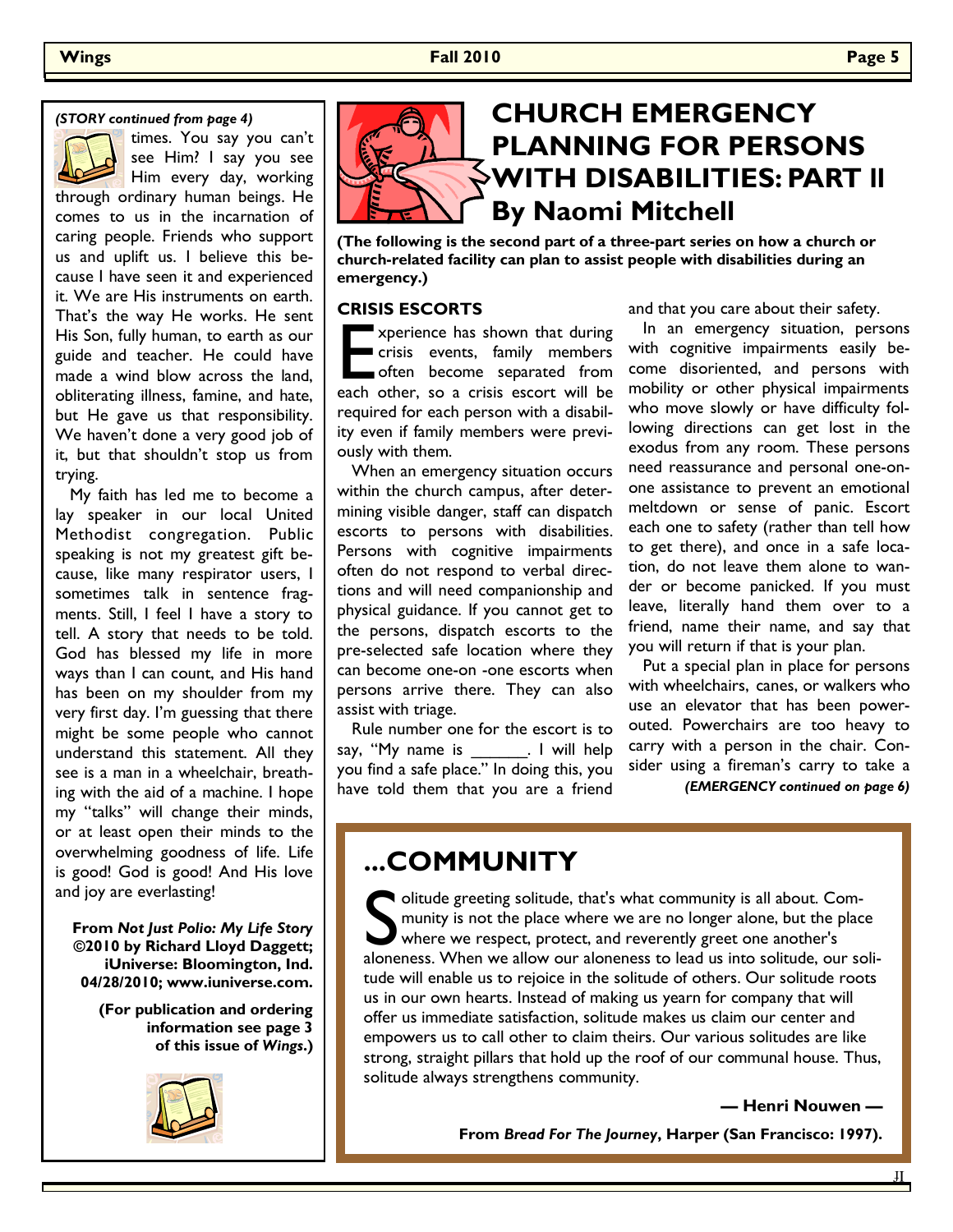

person down stairs or use a manual wheelchair with es-

 $\sum$  cort helpers front and back. Some mobility-impaired persons may feel safer scooting down the stairs if there is time. Remember that personal mobility devices are precious because they represent independence.

 The escort for a person who is blind should hold that person's hand or arm, say his or her name and who they are (usher, leader, choir director) and describe to the person what is happening and where they are going. If time, ask his or her preference for being touched for guidance.

 The escort for a person who is deaf should face the light for better speech reading as well as carry a notepad and pencil for written directions, or, ideally, should use sign language. Initially, a light touch on the shoulder tells them you are there. Point to your nametag or write your name on paper. The paper could also contain one word, "safety," or "fire alarm," or other appropriate words.

 Persons with speech impairments cannot ask questions or express their needs, so pencil and paper will help, and will carry with them a story paper or story board or speech device. A story paper has pictures of actions or questions, and the person simply points to the correct picture. An alphabet board allows the older person to spell out wishes or discomfort. A speech device is similar to a typewriter in that the person types in messages, and the speech machine either prints out the message or speaks it.

 Every congregation has persons with non-visible impairments such as stroke, diabetes, epilepsy, etc., and these persons may need assistance in sheltering-in -place or exiting a room or building, and may need help with medication. Respect the need of chemo or radiation patients to remain apart from a group. If you are in charge of a room that must be evacuated, check for signs of lagging or confusion for such a person who needs help.

*(EMERGENCY continued from page 5)* Spiritual impact can be calming. Sometimes in the midst of chaos, someone begins humming or singing a well-known hymn, and soon others join in. Singing without words with the lips closed (humming) creates a steady, droning sound that covers other sounds and has a calming, concentrated effect on the individual. It can also be a physical prayer especially for persons with autism who cannot speak.

> **(Part III will appear in the Winter 2011 issue of** *Wings)*

 **Mitchum is the Coordinator of Special Needs at Chapelwood United Methodist Church in Houston, Tex. She has written resource materials in the areas of church environment, worship, and leadership for parents of special needs children and for those ministering with people with disabilities. The author of several books, Mitchum has recently finished a book of participation stories and skits for use with people with special needs. All copyrighted materials may be reproduced from her website, naomimitchum.com, if not for profit.** 

## **MORE THAN ENOUGH By Sudha Khristmukti**

"Something is better than nothing," I say to myself. Still, another voice persists: "Will my gift, which appear so meager, count amidst this sea of other offerings?" I ache with doubt, And yet I saw how my leaking faucet filled a bucket last night, One drop at a time. More isn't always the most, and less isn't always the least. Approachability. Availability. Dependability. Listening ears, understanding heart. Words of encouragement, being present when it matters most. Selflessness and the gift of self. If the smallest act to even one life becomes significant enough, it might just make a world of difference. The endless possibilities lie with the One who can use the whole of what we think is merely a mite, a part. Here and now, if we simply present whatever we are, whatever we can, and whatever we have, somehow it would be more than enough, more than worthwhile. Something is better than nothing. And nothing is worse than nothing at all. **From** *Alive Now* **(September/October 2009). Khristmukti is a freelance writer and independent teacher of English who enjoys playing sitar and flute but loves Western music, especially piano and saxophone. She is a member of The** 

**Methodist Church in India and lives in Nadiad, Gujarat, India.**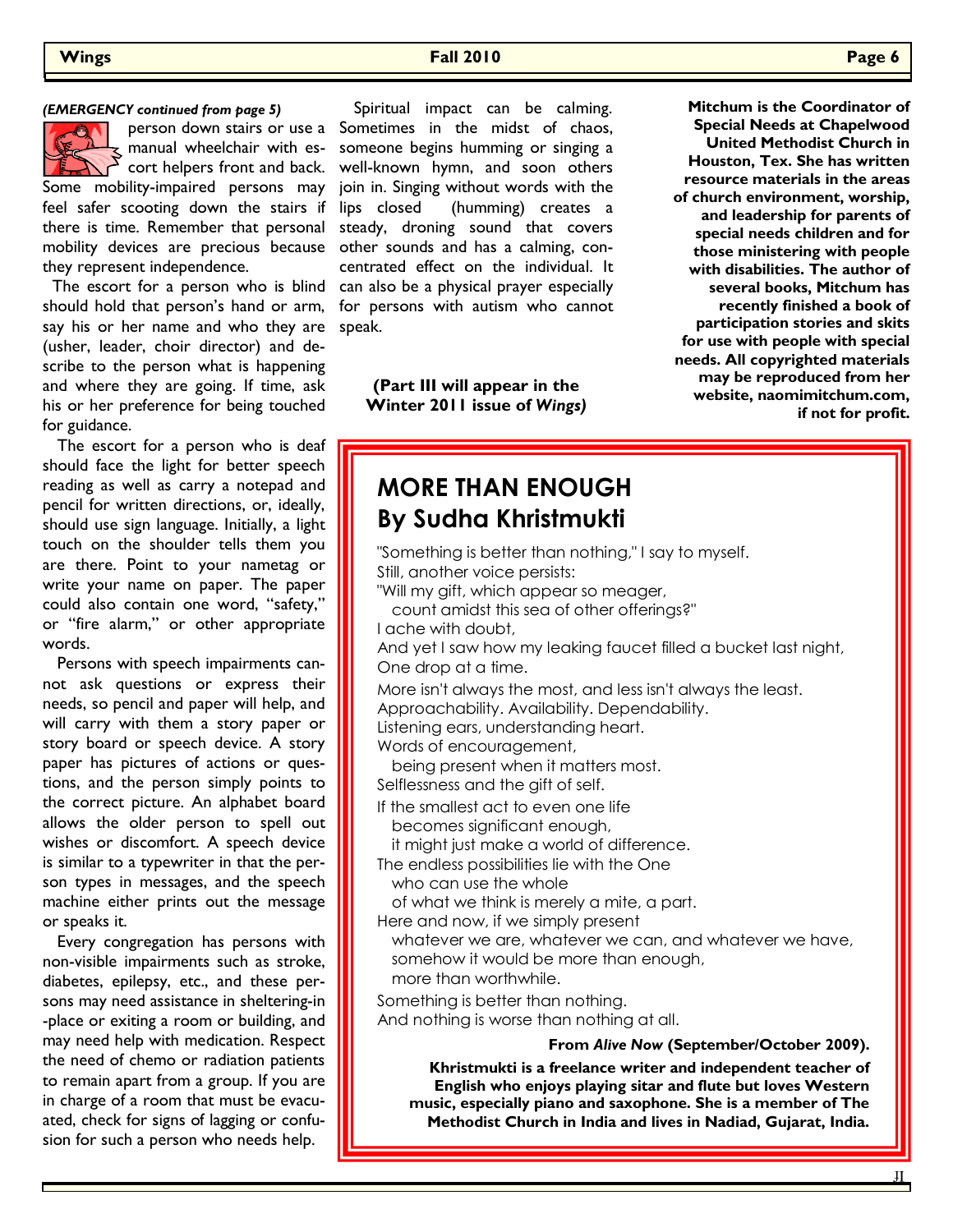

## **GRACEFUL ACCEPTANCE By A Minister On Wheels**

 **(The following, written by a clergy member of the UMC who uses a wheelchair, is presented anonymously so as not to embarrass the truly gracious among her fellow congregants.)** 

s he celebrated his retirement,<br>the pastor where I worship dur-<br>brated the church's "gracefully accepting the pastor where I worship during my incapacity leave celepeople who are different from us" as his legacy. Oh, if only that "different" included those of us who are "differentlyabled"! True, the church does have

large-print hymnals and assistive-hearing devices at the back of the sanctuary—for those who know about them. But heaven pity you if you are mobility-impaired!

 The church, the largest in its geographical area,

doesn't have a ramp into its sanctuary. Instead there is a small reflective wheelchair sign on a gate in front of a walkway between the sanctuary and office building. If the gate is open, you won't see the sign. But if you do see the sign and go up that walkway, you'll come to a door on the left. Most Sunday mornings, the door is unlocked. A few Sunday mornings, it hasn't been. That is the accessible entrance. There is no greeter. There are no bulletins at the door; they are in a box on a counter.

 But you're not in the sanctuary yet; you're in the old fellowship hall which was modified a decade or so ago to provide additional seating. If you wish to

go into the century-old sanctuary, which is lovely, you must wheel past the chairs and either down an uneven lip or through a set of double wooden doors (remember, there is no greeter or usher to help you).

 When I first came back to this church (which was once my home

**The pastor celebrated the church's "gracefully accepting people who are different from us." If only that included those of us who are "differently-abled"!** 

> church) to worship after being placed on incapacity leave, I told an usher I didn't have a bulletin. I was told, "You came in the wrong door." Gee, it's the only one you can use in a wheelchair!

> This past winter the sprinklers came on by mistake. It wasn't much of a problem in the front, but it was a big problem at the only accessible door which was drenched. When I reported it to the Worship Committee, I was told, "It's only water, get over it." My concern wasn't for me but for the elderly ladies coming in from the residential care facility who can't move very quickly in their walkers. It was cold that morning, and it took time to find the sprinkler controls and turn the



water off.

 When the chancel was remodeled a few years ago, I begged that it be ramped but was overruled. That meant that one of the choir members who was going into a wheelchair would have to resign. It meant that I, a member of the clergy, couldn't preach from the pulpit or assist with communion the way it is celebrated at this church. It meant a problem for future clergy appointments at the church who might be mobilityimpaired. It meant huge problems for the open hearts, minds, and doors of this congregation.

> When I decided to rejoin the choir after many years, I talked with the choir director about the impediment to my entering the chancel. He was delighted to have me and decided the choir could

assemble on the chancel steps with me sitting to the side of the steps. Two of the choir members then informed me that I didn't belong in the choir because it was the "Chancel Choir" and I couldn't get into the chancel.

 The director, however, continues to be extremely supportive and has the choir assemble on the steps even if I'm not there. When the pastor retired, we sang the old introit and invited everyone who had ever sung in the choir to join us. My friend in her wheelchair sat front and center with me.

 A few years ago, I had my pet dog trained as a service dog to keep an eye on me. When the weather is hot, I get faint and tire very easily, and he knows when I need to go home, when I need to lie down, and when I need to take my medication. The pastor has never been fond of him and was very unhappy when we starting training a second dog as a replacement for dog number one who is of "retirement" age.

 The pastor recently told my husband that people had been complaining that the dogs' tags made too much noise, so we didn't bring the dogs to church. (This, by the way, is contrary to the

*(GRACEFUL continued on page 8)*